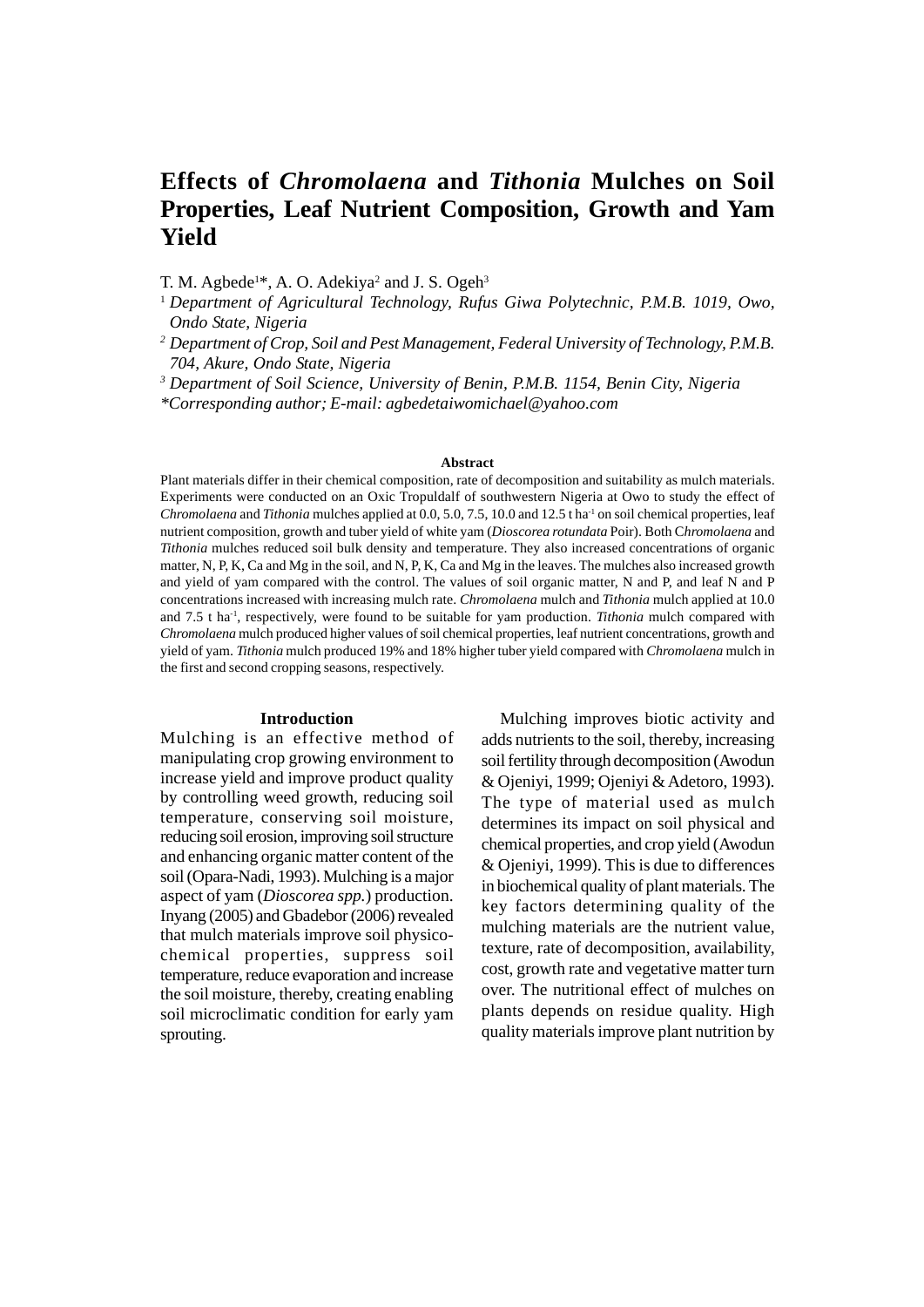releasing nutrients. Low quality residues have relatively weak direct nutritional effect.

Siam weed (*Chromolaena odorata*) is widespread throughout the humid forest zone of West Africa. In southwest Nigeria, it grows luxuriantly and rejuvenates the soil. Its effectiveness in yam mulching had been reported (Akanbi & Ojeniyi, 2007). Mexican sunflower (*Tithonia diversifolia*) is an aggressive annual weed growing along major roads, paths and on abandoned farm lands in southwest Nigeria. According to Jama *et al*. (2000), *Tithonia* has aroused research interest because of the relatively high nutrient concentrations that are found in its biomass, and because of its ability to extract relatively high amount of nutrients from the soil. It has been used successfully to improve soil fertility and crop yield in Kenya (Jama *et al.,* 2000), Malawi (Ganunga *et al*., 1998), Rwanda (Drechsel & Reck, 1998) and Zimbabwe (Jiri & Waddington, 1998). It has the potential of being a mulch material and nutrient source for yam.

*Tithonia* has received less research attention in the tropics compared with siam weed as to its effect on soil properties and crop productivity. Mulching is a traditional practice in yam cultivation aimed at controlling heat scorching and soil temperature. Maduakor *et al.* (1984) and Okoh (2004) reported that majority of the traditional yam farmers in Nigeria, Cameroon, Togo and Ghana use different types of mulch materials which range from dry grass, palm fronds to wood shavings. However, research information on the use of *Tithonia* as a mulch material for yam production on an Alfisol of the humid tropics has not been documented.

The actual rate of *Tithonia* on the performance of yam does not exist in the

tropics. There is the need to ascertain the extent to which this weed species could be used as mulch for soil improvement and performance of yam to determine the best rate of application of the weed species. There is scarcity of research information on comparison of *Chromolaena* and *Tithonia* as to their relative effects on soil properties, growth and yield of yam. It is hypothesized that *Chromolaena* and *Tithonia* would enhance soil fertility and performance of yam. Therefore, the study was carried out to compare the impact of *Chromolaena* and *Tithonia* as mulch materials on the performance of yam on an Alfisol at Owo, in the forest-savanna transition zone of southwestern Nigeria.

# **Materials and methods**

### *Site description and treatments*

Field experiments were carried out during 2006/2007 and 2007/2008 cropping seasons at Owo, Nigeria. Owo is located at latitude  $7^{\circ}$  12' N and longitude  $5^{\circ}$  35' E within the forest-savanna transition zone of southwest Nigeria. The average rainfall varies from 1000-1240 mm. This forest savanna zone has a bimodal pattern of rainfall, with first season commencing from March to July, and a dry spell in August, followed by the second season from September to November. The site was previously left to fallow for 2 years. It was manually cleared before the experiment was laid out. The soil derived from this site had been classified as Oxic Tropuldalf (USDA, 1999) or Luvisol (FAO, 1998) derived from quartzite, gneiss and schist (Agbede, 2006).

The experiment consisted of  $2 \times 5$  factorial combinations of two mulch materials (Siam weed: *Chromolaena odorata* and Mexican sunflower: *Tithonia diversifolia*) and five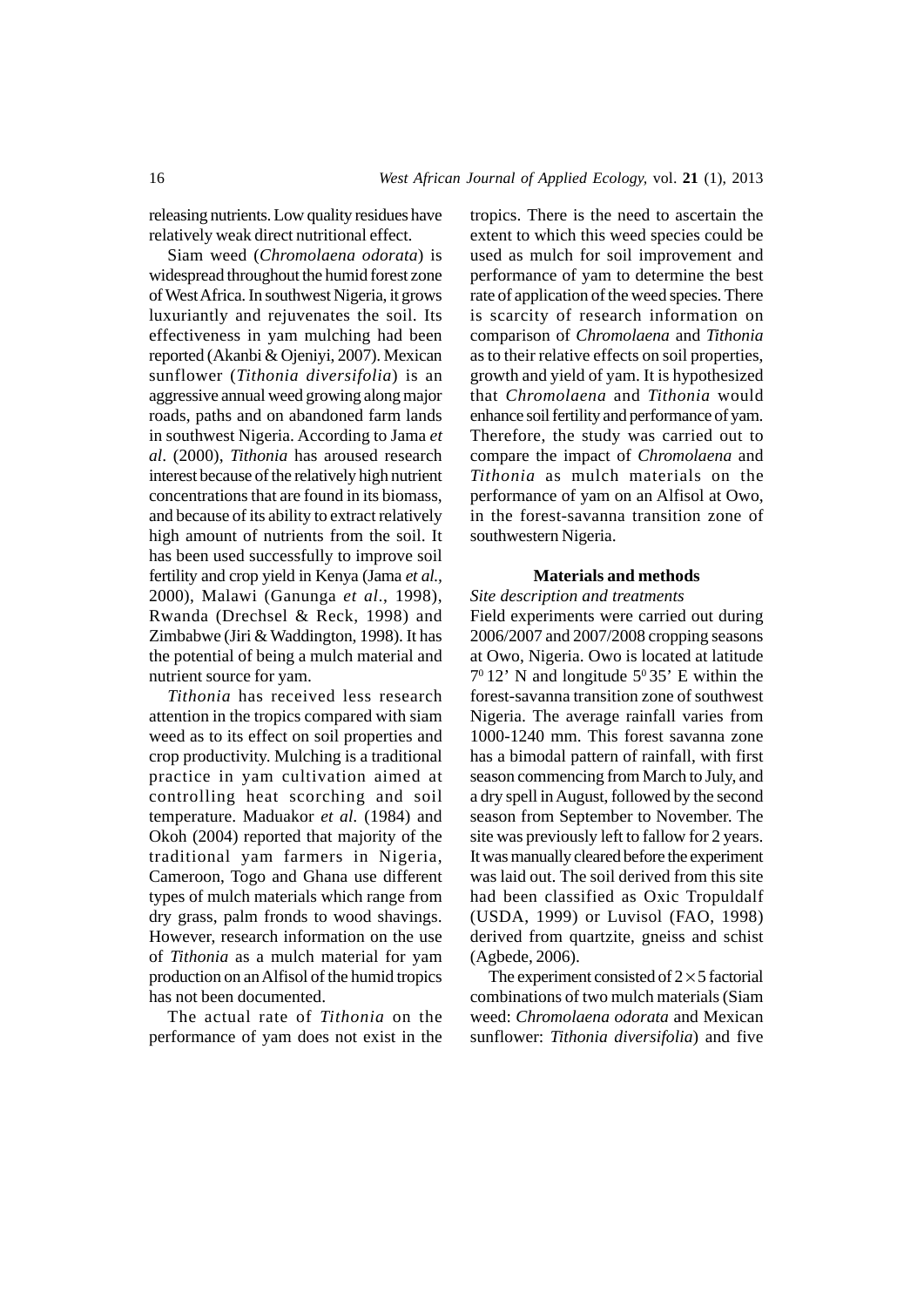rates of application of the mulch materials (0.0, 5.0, 7.5, 10.0 and 12.5 t ha-1). The treatments were (a) no application of *Chromolaena* mulch at 0.0 t ha<sup>-1</sup>, (b) application of *Chromolaena* mulch at 5.0 t ha-1, (c) application of *Chromolaena* mulch at 7.5 t ha-1, (d) application of *Chromolaena* mulch at  $10.0$  t ha<sup>-1</sup>, (e) application of *Chromolaena* mulch at 12.5 t ha<sup>-1</sup>, (f) no application of *Tithonia* mulch at 0.0 t ha-1, (g) application of *Tithonia* mulch at 5.0 t ha-<sup>1</sup>, (h) application of *Tithonia* mulch at 7.5 t ha-1, (i) application of *Tithonia* mulch at 10.0 t ha-1, (j) application of *Tithonia* mulch at 12.5 t ha-1. The 10 treatments were arranged in a randomised complete block design with three replications. The same site was used in the two years of the experiment.

### *Planting of yam and application of mulch*

After manual clearing, heaping was done manually at  $1 \text{ m} \times 1 \text{ m}$  spacing in 2006 and 2007. Each heap was approximately 1 m wide at the base and about 0.75 m high. Heaps were prepared by piling the soil surface layer using the traditional hoe after cleared weeds were removed from the plots. Each plot was 20 m2 . Planting was done immediately after heap construction each year. One seed yam of white yam (*Dioscorea rotundata* cv. Gambari), weighing about 0.4 kg was planted per heap. Fresh Siam weed (*Chromolaena odorata*) and Mexican sunflower (*Tithonia diversifolia*) were collected from a nearby farm and hedge containing pure stands and the leaves equivalent to 0.0, 5.0, 7.5, 10.0 and 12.5 t ha<sup>-1</sup> were applied to cover the heaps one month after planting. Staking was done after sprouting. Weeding was manual with a hoe four times in each experiment.

## *Determination of soil properties*

Two months after mulching yam, determination of certain soil physical properties in all plots commenced, and this was done at 2-month intervals on four occasions for each year. Six undisturbed samples (4 cm diameter, 10 cm high) were collected at 0–10 cm depth from each plot on top of heap using steel core samplers and were used for the determination of bulk density, and gravimetric moisture content after oven drying of samples at  $100\,^{\circ}\text{C}$  for 24 h. Soil temperature was determined at 15:00 h with a soil thermometer inserted to 10 cm depth. Six readings were taken per plot at each sampling time at 2-month intervals and mean computed. Disturbed soil samples were collected randomly at 0–20 cm depth from each plot at harvest in 2007 and 2008 with a soil auger and analysed for chemical properties as described by Carter (1993).

Soil organic carbon was determined by the procedure of Walkley & Black using the dichromate wet oxidation method (Nelson & Sommers, 1996). Organic matter was deduced by multiplying soil organic carbon with a factor of 1.724. The total N was determined by micro-Kjeldahl digestion and distillation techniques (Bremner, 1996), available P was extracted using Bray-1 solution and determined by molybdenum blue colorimetry (Frank *et al*., 1998). Exchangeable K, Ca and Mg were extracted using ammonium acetate. Thereafter, K was determined using a flame photometer and Ca and Mg by the EDTA titration method (Hendershot & Lalande, 1993). Soil *p*H was determined by using a soil-water medium at a ratio of 1:2 using digital electronic *p*H meter (Ibitoye, 2006).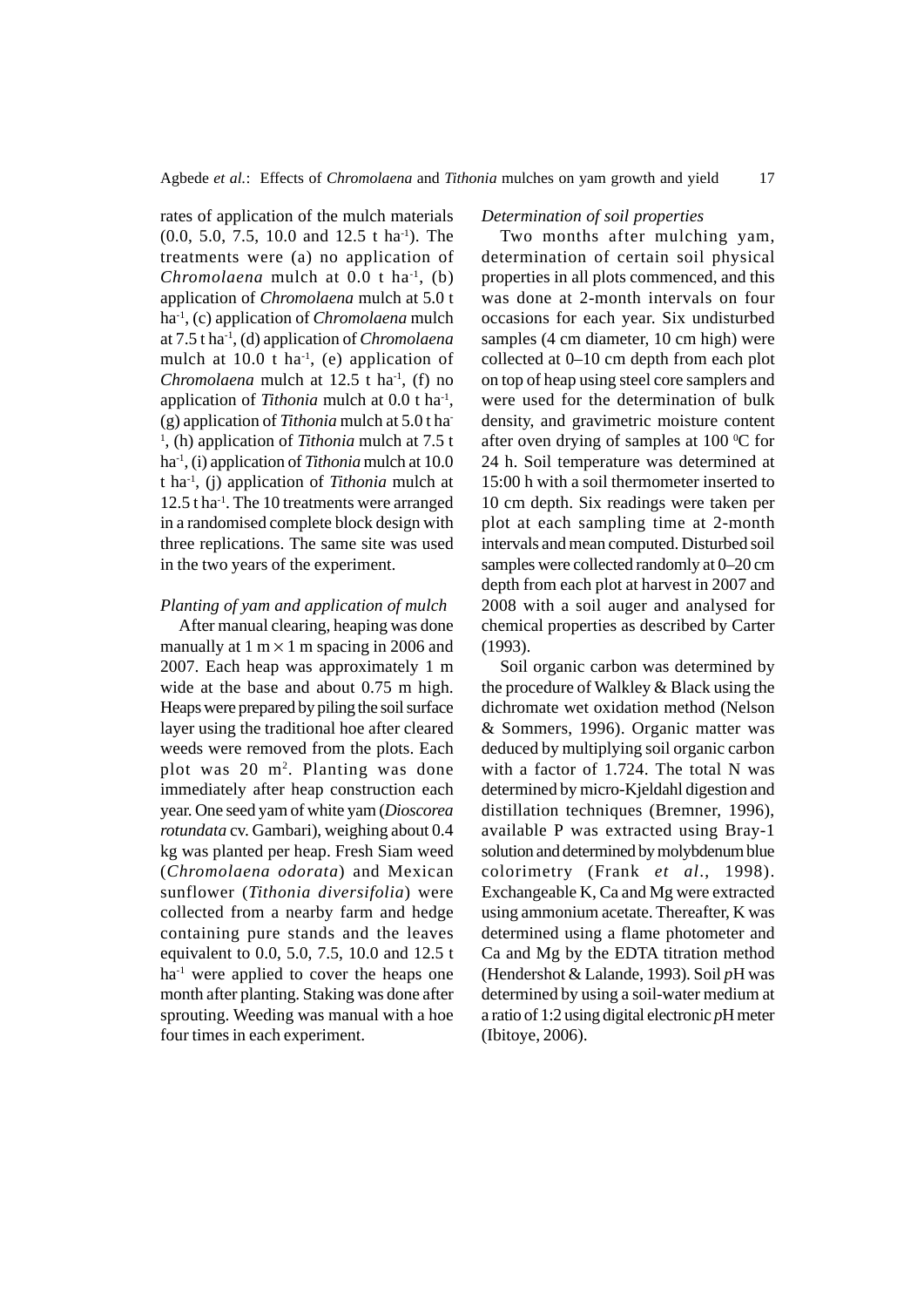### *Analysis of yam leaves*

Five months after planting in each year, yam leaf samples were collected randomly from each plot, oven-dried for 24 h at  $80\,^{\circ}\text{C}$ and ground in a Willey-mill. These samples were analysed for leaf N, P, K, Ca and Mg as described by Tel & Hagarty (1984). Leaf N was determined by the micro-Kjeldahl digestion method. Ground samples were digested with nitric-perchloric-sulphuric acid mixture (AOAC, 1997) for the determination of P, K, Ca and Mg. Phosphorus was determined colorimetrically by the vanadomolybdate method, K was determined using a flame photometer and Ca and Mg determined by EDTA titration method.

### *Growth and yield parameters*

Ten plants were selected randomly for the determination of leaf area at 7 months after planting using graphical method (i.e. by placing the leaf on graph sheet for area determination). Vine length was measured by a meter rule at harvest each year. Tuber weight was also determined at harvest by recording the weight of fresh tubers from 10 plants selected randomly from each plot using a top loading balance to determine their weights, and tuber yield per hectare was computed.

### *Statistical analysis*

Data collected from each experiment were subjected to analysis of variance (ANOVA) using the Genstat statistical package (GENSTAT, 1993) to determine the effects of treatments on soil physical and chemical properties, leaf nutrient concentrations, growth and yield of yam. The standard error of difference between means (s. e. d.) was used to compare the treatment means. Statistical significance was at  $P = 0.05$  unless otherwise stated.

### **Results**

### *Soil physical properties*

The physical and chemical properties of the soils at the site before planting in 2006 and chemical composition of *Chromolaena* and *Tithonia* mulch materials used are shown in Table 1. The surface and subsoil layers were sandy loam in texture, with increasing clay content in the subsoil layers. The low

| Soil properties                   | $0-20$ cm depth | $20-40$ cm depth | $40-60$ cm depth |
|-----------------------------------|-----------------|------------------|------------------|
| Sand $(g \text{ kg}^{-1})$        | $683 \pm 5.5$   | $670 \pm 5.8$    | $665 \pm 6.4$    |
| $Silt(gkg^{-1})$                  | $155 \pm 3.4$   | $153 \pm 3.6$    | $141 \pm 5.8$    |
| Clay $(g \, kg^{-1})$             | $162 \pm 3.9$   | $177 + 4.1$      | $194 \pm 4.6$    |
| Textural class                    | Sandy loam      | Sandy loam       | Sandy loam       |
| pH(H, O)                          | $5.9 + 0.4$     | $5.8 + 0.2$      | $5.7 + 0.3$      |
| Bulk density (Mg $m^{-3}$ )       | $1.58 \pm 0.05$ | $1.63 \pm 0.03$  | $1.68 \pm 0.04$  |
| Organic matter $(\%)$             | $2.76 \pm 0.04$ | $2.59 \pm 0.05$  | $2.46 \pm 0.06$  |
| Total $N(\%)$                     | $0.19 \pm 0.02$ | $0.17 \pm 0.01$  | $0.15 \pm 0.02$  |
| Available $P(mg kg^{-1})$         | $10.6 \pm 0.3$  | $10.2 \pm 0.4$   | $9.9 \pm 0.3$    |
| Exchangeable K (cmol $kg^{-1}$ )  | $0.14 \pm 0.01$ | $0.12 \pm 0.01$  | $0.11 \pm 0.01$  |
| Exchangeable Ca (cmol $kg^{-1}$ ) | $1.30 \pm 0.04$ | $1.26 \pm 0.06$  | $1.23 \pm 0.03$  |
| Exchangeable Mg (cmol $kg^{-1}$ ) | $0.51 \pm 0.02$ | $0.48 \pm 0.03$  | $0.44 \pm 0.02$  |

TABLE 1 *Soil physical and chemical properties of the experimental site before planting*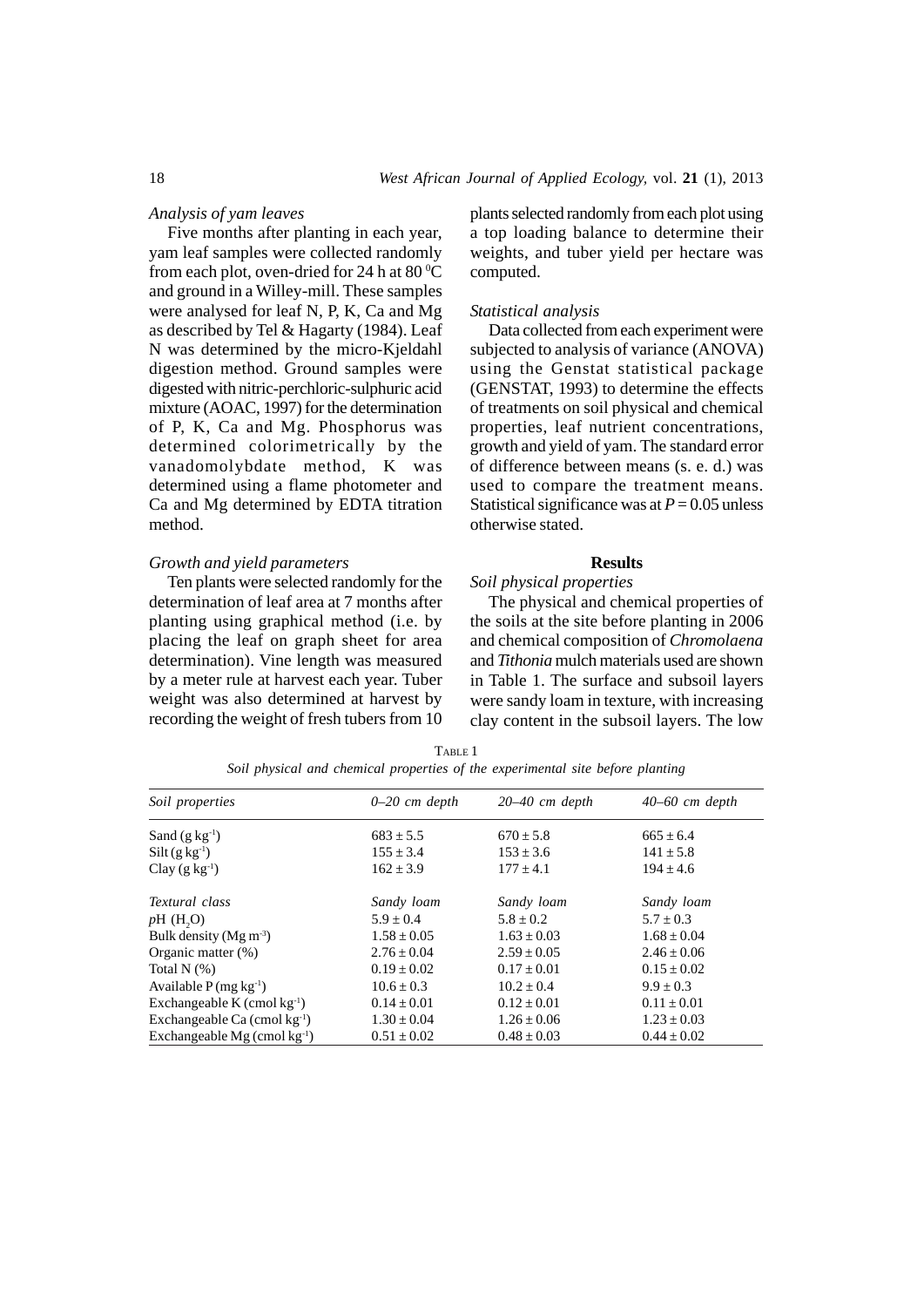organic matter before the commencement of the experiment was partly attributed to its fairly high bulk density (Adekiya *et al.,* 2011). The site was low in organic matter and all the essential nutrients except P and Mg according to the value recommended for crop production in ecological zones of Nigeria (Akinrinde & Obigbesan 2000). The organic matter and other nutrients were higher at the surface layer than at the subsoil layers and decreased regularly with depth.

The analysis of *Tithonia* and *Chromoloaena* used for the experiments are presented in Table 2. Results indicated that *Tithonia* had higher values of moisture content, N, P, K, Ca and lower C : N ratio compared with *Chromolaena*. The organic C content in *Tithonia* was also comparable to *Chromolaena*. However, *Tithonia* and *Chromoloaena* were low in Mg.

(Table 3). Both mulch materials at 10,0–12.5  $t$  ha<sup>-1</sup> multh rates produced significant differences  $(P = 0.05)$  between mulch and no mulch plots. Soil temperatures reduced as the rate of *Chromolaena* and *Tithonia* mulches increases from  $0.0$  to  $12.5$  t ha<sup>-1</sup> (Table 3b, Fig. 3).

Considering years (Y) as individual factor, there was influence on soil moisture content and temperature significantly  $(P = 0.05)$ , had no significant influence on soil bulk density (Table 3).

Mulch materials (M), when studied also as individual factor, have no significant effect on soil bulk density, moisture content and temperature. Whereas mulch rates (R), when considered as individual factor, were significant for soil bulk density and temperature, but has no significant influence

TABLE 2 *Chemical composition of* Chromolaena *and* Tithonia *mulch materials used*

| Organic     | $C($ %) |       | $N($ % $)$ $P($ % $)$ | $K(\%)$ |       | Ca $(%)$ Mg $(%)$ C:N |      | <i>Moisture</i><br>content $(%)$ |
|-------------|---------|-------|-----------------------|---------|-------|-----------------------|------|----------------------------------|
| Chromolaena | 15.6a   | 1.21b | 0.61 <sub>b</sub>     | 1.03b   | 2.30b | 0.004a                | 12.9 | 22.3 <sub>b</sub>                |
| Tithonia    | 14.8a   | 1.88a | 0.79a                 | 3.89a   | 3.41a | 0.004a                | 7.8  | 27.5a                            |

Values followed by the same letters in the same column are not significantly different at  $P = 0.05$  according to Duncan's multiple range test (DMRT)

#### *Soil physical properties*

In both years, *Chromolaena* and *Tithonia* mulches reduced soil bulk density compared with the control, but the reduction was only significant at  $12.5$  t ha<sup>-1</sup> (Table 3). Similarly, mulching increased soil moisture content compared with the control. However, the values were only statistically different for both the *Chromolaena* mulch and *Tithonia* mulch at  $10.0$  and  $12.5$  t ha<sup>-1</sup> mulch rates on soil moisture content. The interactions Y  $\times$  M, Y  $\times$  R and M  $\times$  R were neither significant, nor was  $Y \times M \times R$  significant.

### *Soil chemical properties*

In both the *Chromolaena* and *Tithonia* treatments, mulching increased soil organic matter (SOM), N, P, K, Ca and Mg concentrations compared with the control (Table 4). However, K, Ca and Mg only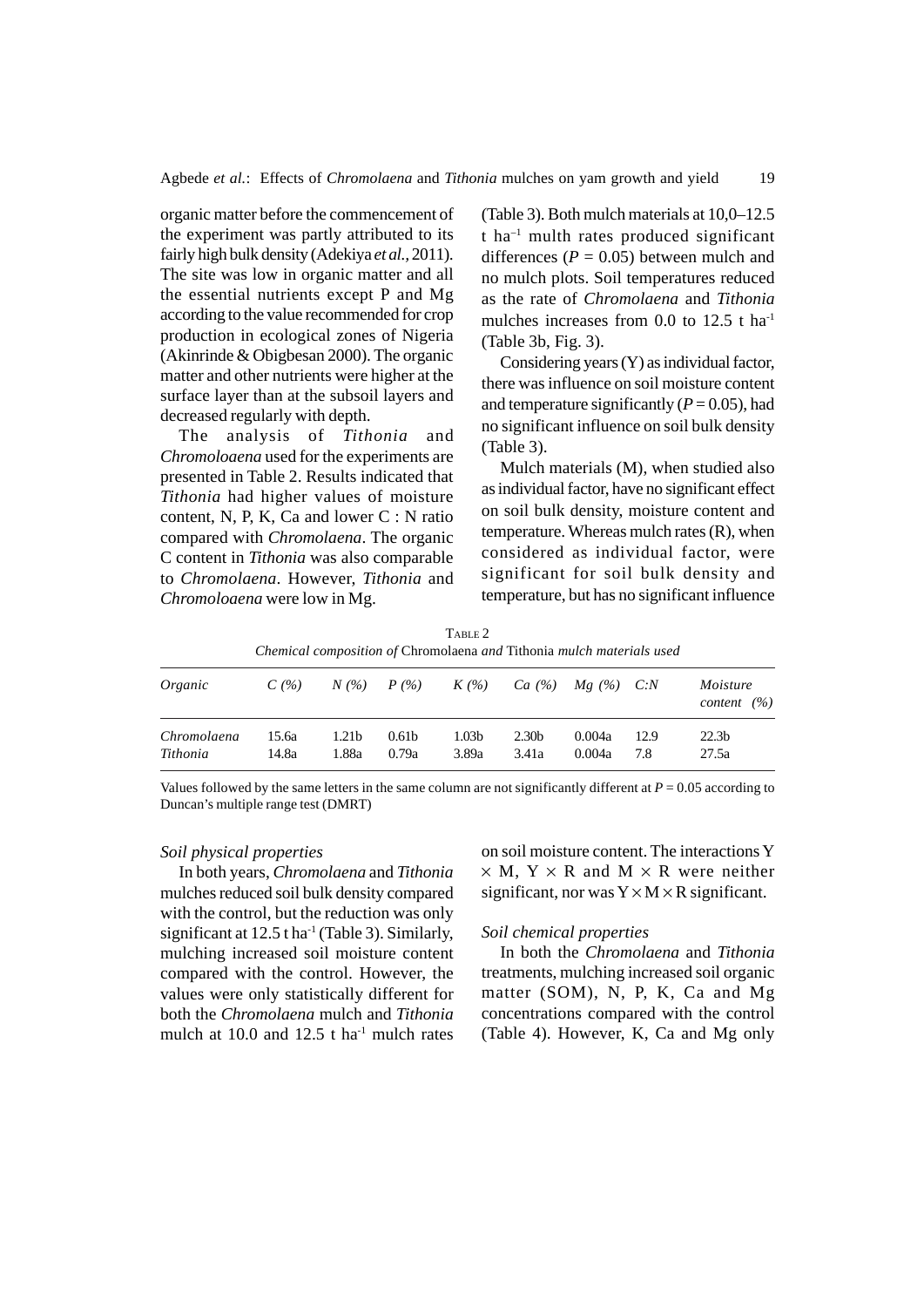*Effect of* Chromolaena *and* Tithonia *mulch materials on soil physical properties (0-10 cm depth) when averaged across four sampling periods (2, 4, 6 and 8 months after planting) in 2007 and 2008 cropping seasons*

TABLE 3

| Year                  | Mulch material     | Mulch rate<br>$(t \ ha^{-1})$ | <b>Bulk</b> density<br>$Mg \; m^{-3}$ | Moisture<br>content $(%)$ | Temperature<br>$(^0C)$ |
|-----------------------|--------------------|-------------------------------|---------------------------------------|---------------------------|------------------------|
| 2007                  | Chromolaena        | 0.0                           | 1.31                                  | 12.6                      | 36.5                   |
|                       |                    | 5.0                           | 1.29                                  | 13.1                      | 32.5                   |
|                       |                    | 7.5                           | 1.24                                  | 13.4                      | 29.3                   |
|                       |                    | 10.0                          | 1.20                                  | 13.8                      | 26.1                   |
|                       |                    | 12.5                          | 1.16                                  | 14.9                      | 24.4                   |
|                       | Tithonia           | 0.0                           | 1.30                                  | 12.7                      | 36.0                   |
|                       |                    | 5.0                           | 1.28                                  | 13.1                      | 32.5                   |
|                       |                    | 7.5                           | 1.24                                  | 13.5                      | 29.1                   |
|                       |                    | 10.0                          | 1.19                                  | 13.9                      | 26.3                   |
|                       |                    | 12.5                          | 1.16                                  | 14.8                      | 24.3                   |
| 2008                  | Chromolaena        | 0.0                           | 1.32                                  | 13.5                      | 32.9                   |
|                       |                    | 5.0                           | 1.29                                  | 13.9                      | 29.9                   |
|                       |                    | 7.5                           | 1.23                                  | 14.4                      | 27.2                   |
|                       |                    | 10.0                          | 1.20                                  | 14.8                      | 25.0                   |
|                       |                    | 12.5                          | 1.13                                  | 15.6                      | 22.1                   |
|                       | Tithonia           | 0.0                           | 1.31                                  | 13.6                      | 32.6                   |
|                       |                    | 5.0                           | 1.28                                  | 13.9                      | 29.7                   |
|                       |                    | 7.5                           | 1.24                                  | 14.5                      | 27.5                   |
|                       |                    | 10.0                          | 1.17                                  | 14.8                      | 24.9                   |
|                       |                    | 12.5                          | 1.12                                  | 15.7                      | 22.3                   |
| Year $(Y)$            |                    |                               | NS                                    | $\ast$                    | $\ast$                 |
|                       | Mulch material (M) |                               | <b>NS</b>                             | <b>NS</b>                 | <b>NS</b>              |
| Mulch rate $(R)$      |                    |                               | *                                     | <b>NS</b>                 | $\ast$                 |
| $Y \times M$          |                    |                               | <b>NS</b>                             | <b>NS</b>                 | <b>NS</b>              |
| $Y \times R$          |                    |                               | <b>NS</b>                             | <b>NS</b>                 | <b>NS</b>              |
| $M \times R$          |                    |                               | <b>NS</b>                             | <b>NS</b>                 | <b>NS</b>              |
| $Y \times M \times R$ |                    |                               | <b>NS</b>                             | <b>NS</b>                 | <b>NS</b>              |

 $NS = Not significant; *P = 0.05$ 

increased with *Chromolaena* mulch up to 10.0 t ha-1 and *Tithonia* mulch increased to 7.5 t ha-1. In all cases in both years, considering the same rate of mulch, *Tithonia* mulch significantly  $(P = 0.05)$  produced higher values of SOM, N, P, K, Ca and Mg concentrations compared with *Chromolaena* mulch. When considered as single factors, years (Y), mulch materials (M) and mulch rates (R) significantly ( $P = 0.05$ ) influenced

soil chemical properties (Table 4). The interactive effects of  $Y \times M$  were significant for soil P, Ca and Mg, but not significant for SOM, N and K. The interactions  $Y \times R$  and  $M \times R$  were significant for SOM, N, P, Ca and Mg. However,  $Y \times R$  interaction was not significant for K, but significant for K under  $M \times R$  interaction. The interaction of  $Y \times M \times R$  were significant for SOM, P, Ca and Mg, but not significant for N and K.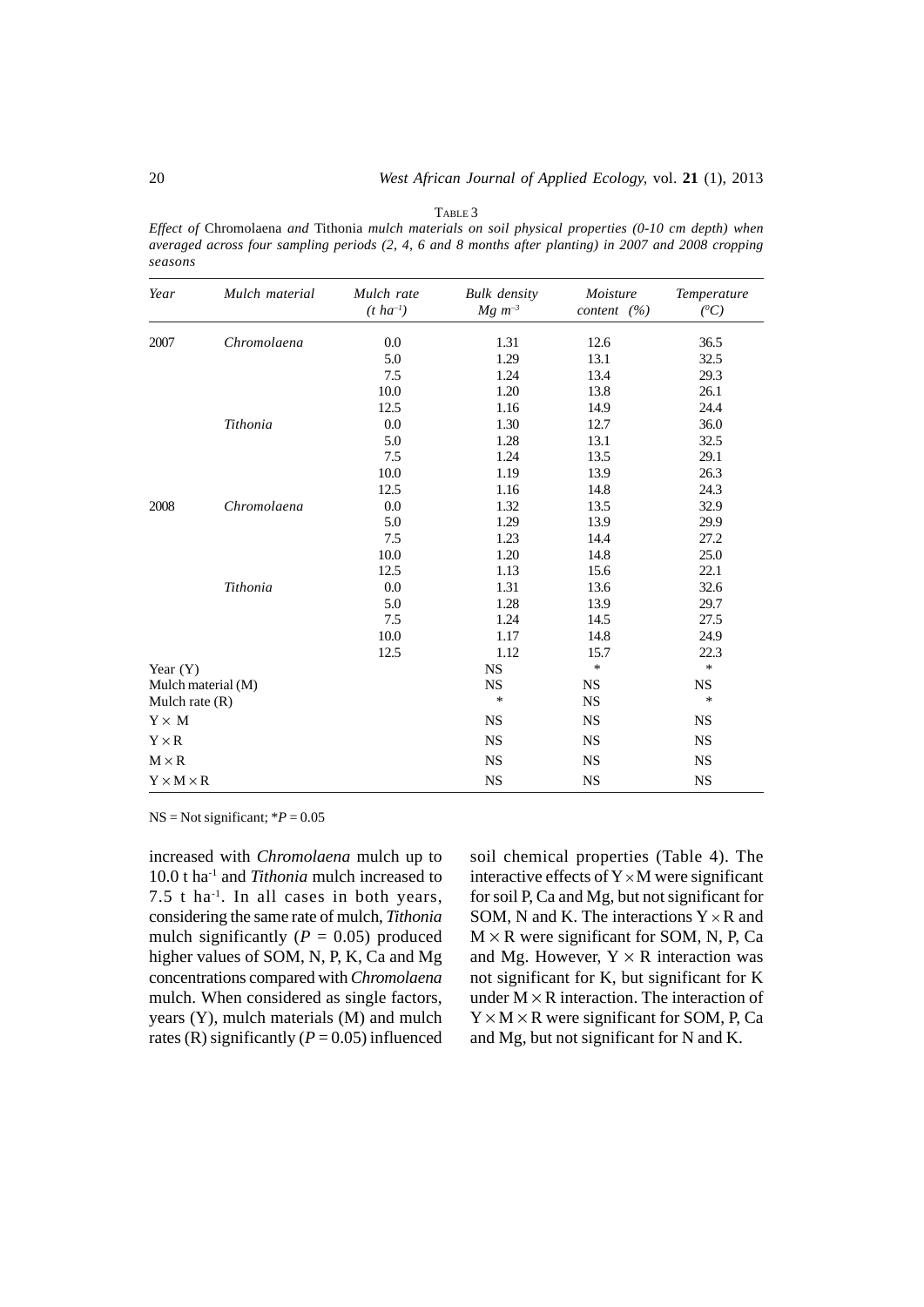Agbede *et al.*: Effects of *Chromolaena* and *Tithonia* mulches on yam growth and yield 21

|                       |                    |                                | and 2008 cropping seasons                     |                                      |                                       |                                   |                             |                             |
|-----------------------|--------------------|--------------------------------|-----------------------------------------------|--------------------------------------|---------------------------------------|-----------------------------------|-----------------------------|-----------------------------|
| Year                  | Mulch material     | Mulch rate<br>$(t \; ha^{-1})$ | <b>SOM</b><br>$\left(g\right)$<br>$100g^{-1}$ | N<br>$\left(g\right)$<br>$100g^{-1}$ | $\boldsymbol{P}$<br>(mg)<br>$kg^{-1}$ | $\cal K$<br>(cmol)<br>$kg^{-1}$ ) | Ca<br>(cmol)<br>$kg^{-1}$ ) | Mg<br>(cmol)<br>$kg^{-1}$ ) |
| 2007                  | Chromolaena        | 0.0                            | 2.62                                          | 0.18                                 | 4.6                                   | 0.13                              | 1.10                        | 0.38                        |
|                       |                    | 5.0                            | 2.90                                          | 0.20                                 | 5.7                                   | 0.17                              | 1.31                        | 0.41                        |
|                       |                    | 7.5                            | 3.67                                          | 0.25                                 | 7.6                                   | 0.24                              | 1.81                        | 0.49                        |
|                       |                    | 10.0                           | 4.45                                          | 0.31                                 | 10.7                                  | 0.27                              | 2.51                        | 0.61                        |
|                       |                    | 12.5                           | 5.73                                          | 0.36                                 | 14.9                                  | 0.27                              | 2.50                        | 0.62                        |
|                       | Tithonia           | 0.0                            | 2.59                                          | 0.19                                 | 4.8                                   | 0.13                              | 1.10                        | 0.38                        |
|                       |                    | 5.0                            | 3.24                                          | 0.23                                 | 6.1                                   | 0.20                              | 1.51                        | 0.46                        |
|                       |                    | 7.5                            | 4.01                                          | 0.29                                 | 9.1                                   | 0.27                              | 2.72                        | 0.89                        |
|                       |                    | 10.0                           | 5.10                                          | 0.35                                 | 13.7                                  | 0.28                              | 2.73                        | 0.78                        |
|                       |                    | 12.5                           | 6.30                                          | 0.41                                 | 18.1                                  | 0.28                              | 2.76                        | 0.74                        |
| 2008                  | Chromolaena        | 0.0                            | 2.41                                          | 0.16                                 | 5.6                                   | 0.12                              | 1.00                        | 0.35                        |
|                       |                    | 5.0                            | 2.62                                          | 0.19                                 | 6.6                                   | 0.14                              | 1.30                        | 0.40                        |
|                       |                    | 7.5                            | 3.20                                          | 0.21                                 | 9.1                                   | 0.19                              | 1.74                        | 0.46                        |
|                       |                    | 10.0                           | 4.00                                          | 0.25                                 | 15.3                                  | 0.22                              | 2.44                        | 0.71                        |
|                       |                    | 12.5                           | 4.90                                          | 0.29                                 | 26.2                                  | 0.22                              | 2.49                        | 0.71                        |
|                       | Tithonia           | 0.0                            | 2.43                                          | 0.16                                 | 5.7                                   | 0.11                              | 1.03                        | 0.34                        |
|                       |                    | 5.0                            | 2.88                                          | 0.21                                 | 7.8                                   | 0.16                              | 1.47                        | 0.49                        |
|                       |                    | 7.5                            | 3.60                                          | 0.24                                 | 10.9                                  | 0.24                              | 2.17                        | 0.81                        |
|                       |                    | 10.0                           | 4.40                                          | 0.30                                 | 21.1                                  | 0.24                              | 2.68                        | 0.82                        |
|                       |                    | 12.5                           | 5.51                                          | 0.36                                 | 29.1                                  | 0.25                              | 2.71                        | 0.79                        |
| Year (Y)              |                    |                                | $\ast$                                        | *                                    | $\ast$                                | $\ast$                            | $\ast$                      | $\ast$                      |
|                       | Mulch material (M) |                                | $\ast$                                        | *                                    | $\ast$                                | $\ast$                            | $\ast$                      | $\ast$                      |
| Mulch rate $(R)$      |                    |                                | $\ast$                                        | *                                    | $\ast$                                | $\ast$                            | $\ast$                      | $\ast$                      |
| $Y \times M$          |                    |                                | <b>NS</b>                                     | <b>NS</b>                            | $\ast$                                | <b>NS</b>                         | $\ast$                      | $\ast$                      |
| $Y \times R$          |                    |                                | $\ast$                                        | *                                    | $\ast$                                | <b>NS</b>                         | $\ast$                      | *                           |
| $M \times R$          |                    |                                | $\ast$                                        | *                                    | $\ast$                                | $\ast$                            | $\ast$                      | $\ast$                      |
| $Y \times M \times R$ |                    |                                | $\ast$                                        | <b>NS</b>                            | $\ast$                                | <b>NS</b>                         | $\ast$                      | $\ast$                      |

TABLE 4 *Effect of* Chromolaena *and* Tithonia *mulch materials on soil chemical properties (0–20 cm depth) in 2007 and 2008 cropping seasons*

 $NS = Not significant; *P = 0.05$ 

# *Leaf nutrient concentrations of yam*

In both years, the *Chromolaena* and *Tithonia* mulches increased leaf N, P, K, Ca and Mg concentrations of yam compared with the control (Table 5). The values of leaf N and P concentrations of yam increased with increasing mulch rate in both mulch materials. *Chromolaena* mulch only increased leaf K, Ca and Mg concentrations of yam up to 10.0 t ha-1. There were no significant differences ( $P = 0.05$ ) between 10.0 and 12.5 t ha-1. *Tithonia* mulch increased leaf K, Ca and Mg concentrations of yam up to 7.5 t ha<sup>-1</sup>. There were no significant differences between 7.5, 10.0 and 12.5 t ha<sup>-1</sup> rates of mulch.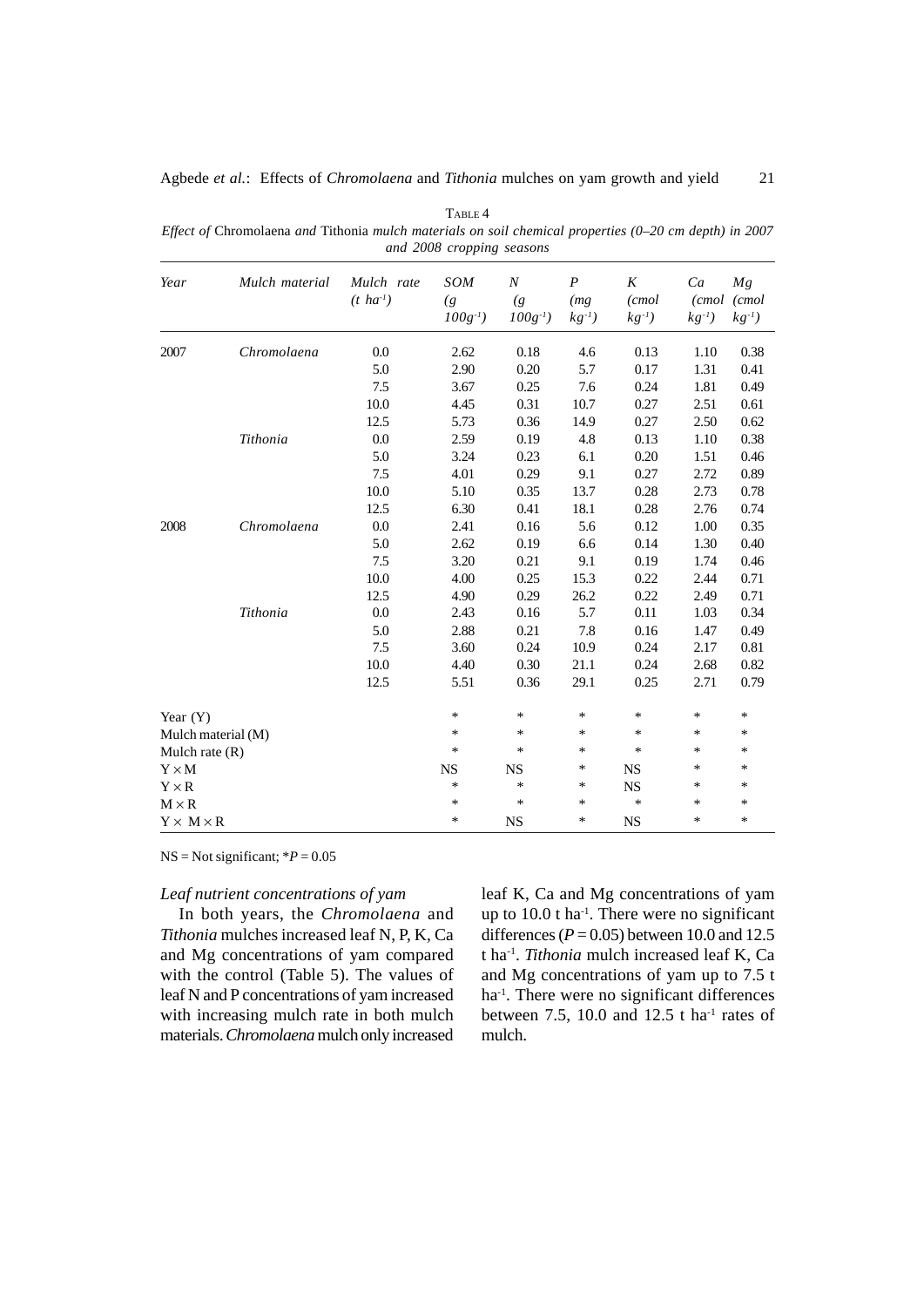At the same rate of 5.0*,* 7.5, 10.0 and 12.5 t ha-1 *Chromolaena* and *Tithonia* mulches, *Tithonia* mulch significantly ( $P =$ 0.05) produced higher values of leaf N, P, K, Ca and Mg concentrations of yam compared with *Chromolaena* mulch.

Years (Y), when considered as individual factor, have no significant influence on leaf nutrient concentrations of yam (N, P, K, Ca

and Mg) (Table 5). Whereas mulch materials (M) and mulch rates (R), when studied as individual factors, have significant effect on leaf nutrient concentrations of yam (N, P, K, Ca and Mg). However, the interactive effects of  $Y \times M$ ,  $Y \times R$  and  $M \times R$  and, when all the three factors were considered together  $(Y \times M \times R)$ , were not significant.

| TABLE 5                                                                                               |  |
|-------------------------------------------------------------------------------------------------------|--|
| Effect of Chromolaena and Tithonia mulch materials on leaf nutrient concentrations of yam in 2007 and |  |
| 2008 cropping seasons                                                                                 |  |

| Year                  | Mulch material     | Mulch rate      | $\boldsymbol{N}$ | $\boldsymbol{P}$ | K           | Ca        | Mg        |  |
|-----------------------|--------------------|-----------------|------------------|------------------|-------------|-----------|-----------|--|
|                       |                    | $(t \ ha^{-1})$ | $\left(g\right)$ | (mg)             | (cmol)      | (cmol)    | (cmol)    |  |
|                       |                    |                 | $100g^{-1}$      | $kg -1)$         | $kg^{-1}$ ) | $kg^{-1}$ | $kg^{-1}$ |  |
| 2007                  | Chromolaena        | 0.0             | 2.01             | 0.30             | 1.30        | 0.60      | 0.45      |  |
|                       |                    | 5.0             | 2.22             | 0.36             | 1.51        | 0.68      | 0.50      |  |
|                       |                    | 7.5             | 2.69             | 0.49             | 1.99        | 0.85      | 0.62      |  |
|                       |                    | 10.0            | 3.34             | 0.62             | 2.20        | 0.97      | 0.72      |  |
|                       |                    | 12.5            | 4.01             | 0.78             | 2.22        | 0.99      | 0.72      |  |
|                       | Tithonia           | 0.0             | 2.07             | 0.31             | 1.30        | 0.58      | 0.45      |  |
|                       |                    | 5.0             | 2.44             | 0.41             | 1.79        | 0.78      | 0.56      |  |
|                       |                    | 7.5             | 2.98             | 0.56             | 2.20        | 0.96      | 0.70      |  |
|                       |                    | 10.0            | 3.74             | 0.69             | 2.26        | 1.00      | 0.73      |  |
|                       |                    | 12.5            | 4.51             | 0.86             | 2.24        | 1.01      | 0.73      |  |
| 2008                  | Chromolaena        | 0.0             | 1.98             | 0.29             | 1.27        | 0.59      | 0.43      |  |
|                       |                    | 5.0             | 2.20             | 0.34             | 1.51        | 0.66      | 0.51      |  |
|                       |                    | 7.5             | 2.51             | 0.46             | 1.97        | 0.84      | 0.62      |  |
|                       |                    | 10.0            | 3.21             | 0.62             | 2.20        | 0.97      | 0.70      |  |
|                       |                    | 12.5            | 3.96             | 0.76             | 2.21        | 0.97      | 0.71      |  |
|                       | Tithonia           | 0.0             | 2.01             | 0.29             | 1.28        | 0.58      | 0.44      |  |
|                       |                    | 5.0             | 2.40             | 0.41             | 1.78        | 0.78      | 0.56      |  |
|                       |                    | 7.5             | 2.90             | 0.55             | 2.20        | 0.98      | 0.69      |  |
|                       |                    | 10.0            | 3.69             | 0.68             | 2.23        | 0.98      | 0.74      |  |
|                       |                    | 12.5            | 4.46             | 0.85             | 2.22        | 0.99      | 0.73      |  |
| Year $(Y)$            |                    | <b>NS</b>       | <b>NS</b>        | <b>NS</b>        | <b>NS</b>   | <b>NS</b> | <b>NS</b> |  |
|                       | Mulch material (M) | $\ast$          | *                | *                | *           | *         | *         |  |
| Mulch rate $(R)$      |                    | $\ast$          | $\ast$           | $\ast$           | *           | *         | $\ast$    |  |
| $Y \times M$          |                    | <b>NS</b>       | <b>NS</b>        | <b>NS</b>        | <b>NS</b>   | <b>NS</b> | <b>NS</b> |  |
| $Y \times R$          |                    | <b>NS</b>       | <b>NS</b>        | <b>NS</b>        | <b>NS</b>   | <b>NS</b> | <b>NS</b> |  |
| $M \times R$          |                    | <b>NS</b>       | <b>NS</b>        | <b>NS</b>        | <b>NS</b>   | <b>NS</b> | <b>NS</b> |  |
| $Y \times M \times R$ |                    | <b>NS</b>       | <b>NS</b>        | <b>NS</b>        | <b>NS</b>   | <b>NS</b> | <b>NS</b> |  |

 $NS = Not significant; *P = 0.05$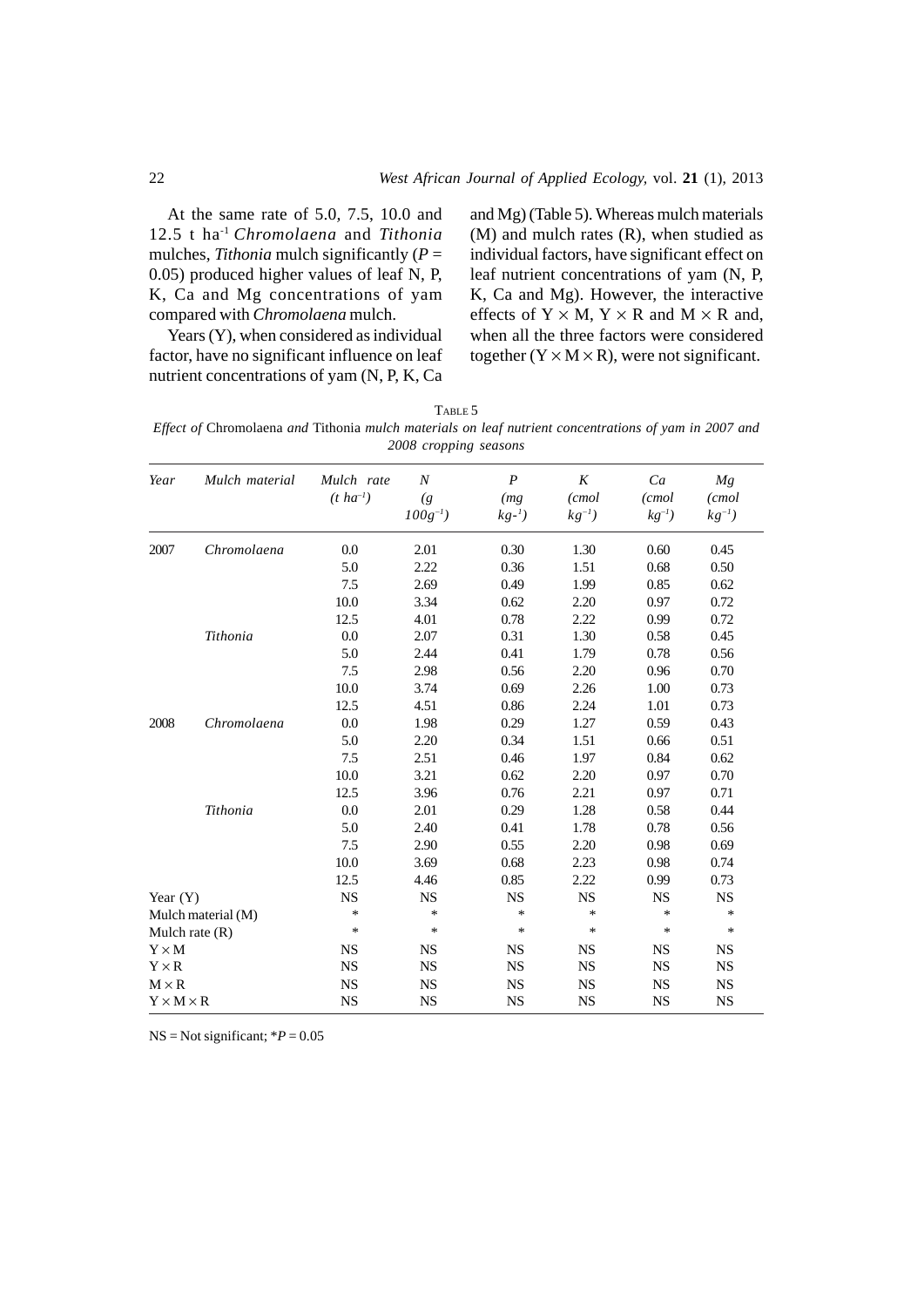*Crop growth parameters and tuber yield of yam*

not significantly different at 10.0 and 12.5 t ha-1 *Chromolaena* mulch.

In both years, the *Chromolaena* and *Tithonia* mulches produced significant (*P* = 0.05) values of yam vine length, leaf area (Table 6) and tuber yield of yam (Table 6 and Fig. 1) compared with the control. With *Chromolaena* mulch, vine length, leaf area and tuber yield of yam increased with increasing mulch rate up to  $12.5$  t ha<sup>-1</sup>. The values for growth and yield parameters were

Likewise, *Tithonia* mulch increased yam vine length, leaf area and tuber yield with increasing mulch rate. However, there were no significant differences between 7.5, 10.0 and  $12.5$  t ha<sup>-1</sup> rates of mulch. Using the same rate of mulch, *Tithonia* mulch produced higher values of vine length, leaf area and tuber yield of yam compared with *Chromolaena* mulch. Using the mean of the

TABLE 6

*Effect of* Chromolaena *and* Tithonia *mulch materials on growth and tuber yield of yam in 2007 and 2008 cropping seasons*

| Year                         | Mulch material     | Mulch rate<br>$(t \ ha^{-1})$ | Vine<br>length(m) | Leaf<br>area $(m^2)$ | Tuber yield<br>$(t \ ha^{-1})$ |
|------------------------------|--------------------|-------------------------------|-------------------|----------------------|--------------------------------|
|                              |                    |                               |                   |                      |                                |
| 2007                         | Chromolaena        | 0.0                           | 2.70              | 1.91                 | 25.1                           |
|                              |                    | 5.0                           | 3.01              | 2.19                 | 28.5                           |
|                              |                    | 7.5                           | 3.41              | 2.45                 | 32.4                           |
|                              |                    | 10.0                          | 3.81              | 2.80                 | 36.1                           |
|                              |                    | 12.5                          | 3.90              | 2.89                 | 36.9                           |
|                              | Tithonia           | 0.0                           | 2.63              | 1.87                 | 24.2                           |
|                              |                    | 5.0                           | 3.40              | 2.51                 | 31.6                           |
|                              |                    | 7.5                           | 4.10              | 3.17                 | 41.3                           |
|                              |                    | 10.0                          | 4.22              | 3.21                 | 43.0                           |
|                              |                    | 12.5                          | 4.30              | 3.33                 | 43.6                           |
| 2008                         | Chromolaena        | 0.0                           | 2.59              | 1.59                 | 21.3                           |
|                              |                    | 5.0                           | 2.90              | 2.01                 | 23.5                           |
|                              |                    | 7.5                           | 3.34              | 2.35                 | 29.1                           |
|                              |                    | 10.0                          | 3.69              | 2.71                 | 33.1                           |
|                              |                    | 12.5                          | 3.73              | 2.80                 | 33.9                           |
|                              | Tithonia           | 0.0                           | 2.55              | 1.61                 | 20.9                           |
|                              |                    | 5.0                           | 3.31              | 2.31                 | 26.7                           |
|                              |                    | 7.5                           | 3.91              | 2.90                 | 37.1                           |
|                              |                    | 10.0                          | 4.01              | 2.99                 | 37.9                           |
|                              |                    | 12.5                          | 4.09              | 3.12                 | 38.6                           |
| Year $(Y)$                   |                    |                               | $\ast$            | *                    | *                              |
|                              | Mulch material (M) |                               | $\ast$            | *                    | $\ast$                         |
|                              | Mulch rate $(R)$   |                               | $\ast$            | $\ast$               | ∗                              |
| $\mathbf{Y}\times\mathbf{M}$ |                    |                               | <b>NS</b>         | $\ast$               | $\ast$                         |
| $Y \times R$                 |                    |                               | <b>NS</b>         | <b>NS</b>            | <b>NS</b>                      |
| $M \times R$                 |                    |                               | $\ast$            | *                    | *                              |
| $Y \times M \times R$        |                    |                               | <b>NS</b>         | <b>NS</b>            | <b>NS</b>                      |

 $NS = Not significant; *P = 0.05$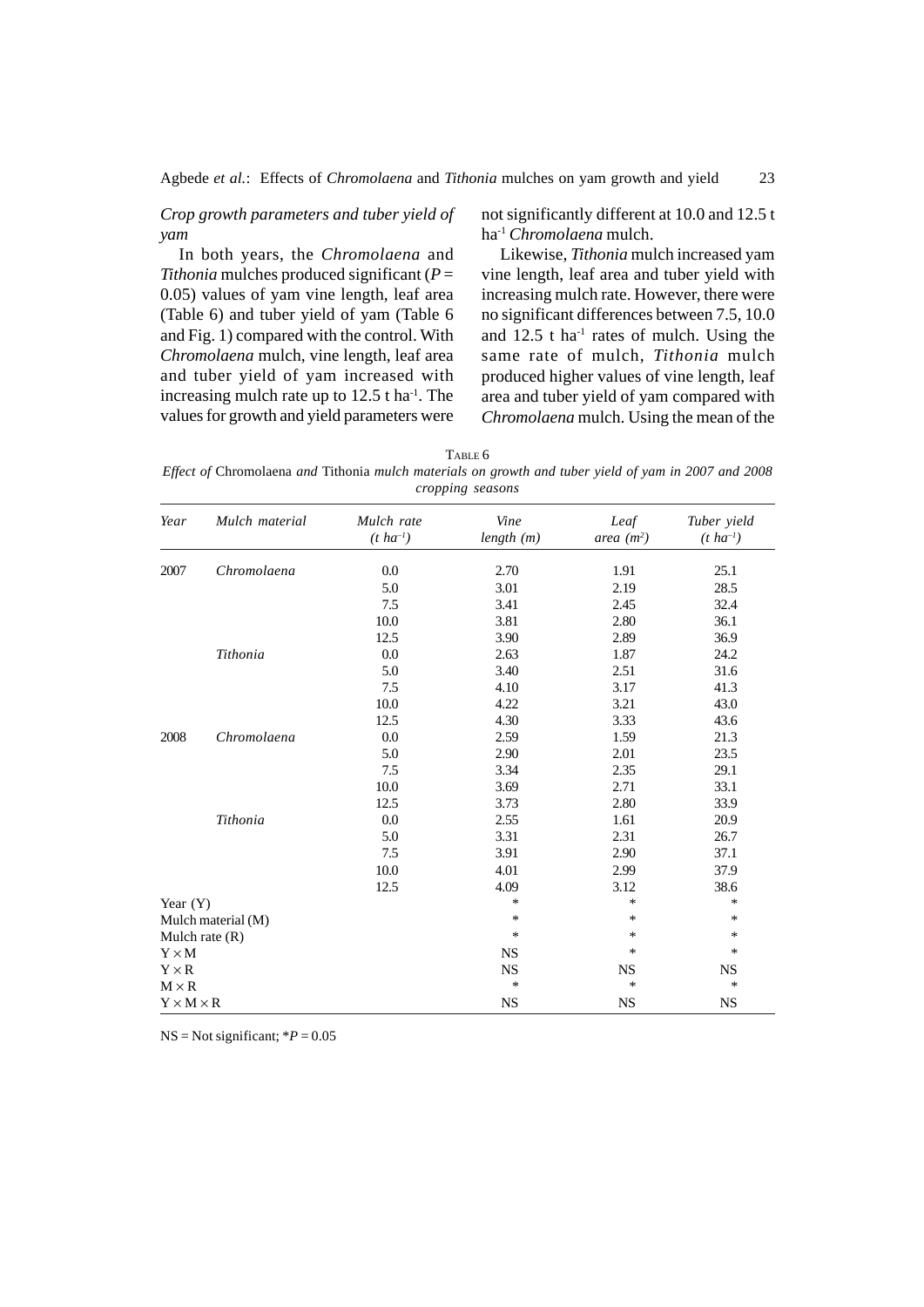

Fig. 1. Effect of different rates of mulch materials on tuber yield of yam in 2007 and 2008 cropping seasons

2 years, 5.0, 7.5, 10.0 and 12.5 t ha-1 *Chromolaena* mulch increased tuber yield of yam by 12%, 33%, 49% and 53%, respectively, and 5.0, 7.5, 10.0 and 12.5 t ha–1 *Tithonia* mulch increased yam tuber yield by 29%, 73%, 79% and 82%, respectively, compared with the control. Using the mean of the rates of mulch materials, *Tithonia* mulch increased yam tuber yield by 19% in 2007 and 18% in 2008.

When considered as single factors, years (Y), mulch materials (M) and mulch rates (R) significantly ( $P = 0.05$ ) influenced vine length, leaf area and tuber yield of yam (Table 6). The interactive effects of  $Y \times M$ were significant for leaf area and tuber yield of yam, but not significant for vine length. The interaction  $Y \times R$  were not significant for vine length, leaf area and tuber yield of yam. However, the interactive effects of M  $\times$ R were significant for vine length, leaf area

and tuber yield of yam. The interactive effects of  $Y \times M \times R$  were not significant for vine length, leaf area and tuber yield of yam.

#### **Discussion**

The findings that soil nutrients were higher at the surface (0–20 cm depth) than at subsoil layers (20–40 and 40–60 cm depths) could be attributed to higher concentration of organic matter in the upper soil layers than the subsoil layers. This was due to the fact that more decomposition occurred on the upper layers of soil profile because more organic matter was added through litter fall. The findings that soil bulk density increased with depth was adduced to the large sand fraction, lower concentration of organic matter at subsoil layers, less aggregation, less root penetration, and compaction caused by the weight of the overlying layers (Brady & Weil, 1999; Agbede, 2010).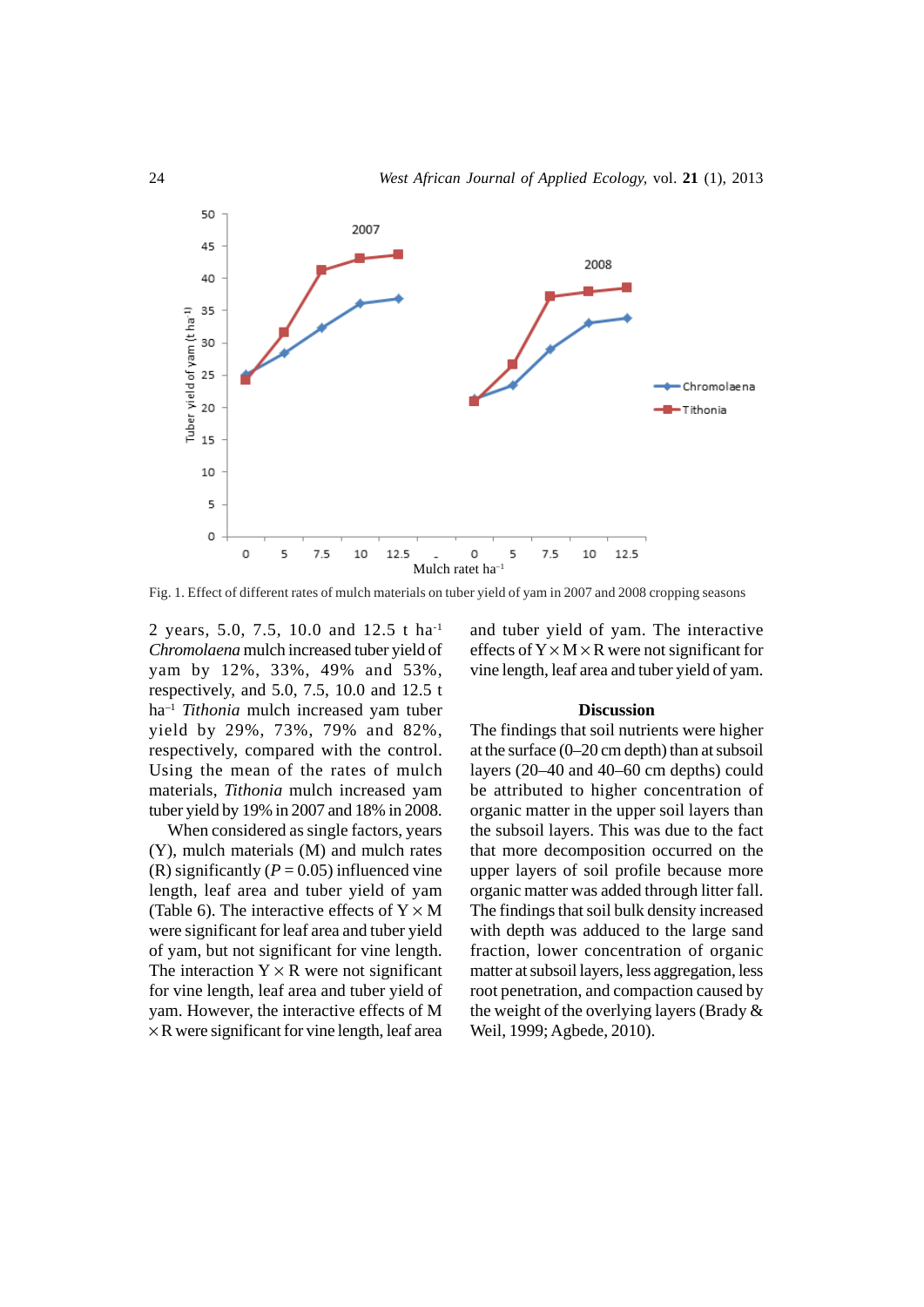# *Effect of* Chromolaena *and* Tithonia *mulches on soil physical properties*

It was observed that both *Chromolaena* and *Tithonia* mulches increased soil moisture content, reduced bulk density and temperature, the higher moisture content and lower temperature associated with mulch could be ascribed to reduction of evaporation losses (Agele *et al.*, 1999a, 1999b). Opara-Nadi & Lal (1987) found that surface applied mulch at 4–6 t ha<sup>-1</sup> created more favourable soil moisture and temperature regimes than did low mulch rates or buried mulch treatments on an Alfisol of southwest Nigeria. The reduction of soil bulk density observed in both *Chromolaena* and *Tithonia* mulched plots compared with unmulched plots (control) could be attributed to increase in soil organic matter which resulted from the degraded organic residues by soil microorganisms.

Organic matter is known to improve soil structure, aeration, reduce soil bulk density, and enhance water infiltration and retention (Hsieh & Hsieh, 1990). The presence of vegetative surface mulches should have increased activities of beneficial soil fauna in organic matter decomposition, which led to enhancement of soil porosity and reduction of soil bulk density. Also, the mulch by protecting the soil, it should have stabilized the soil structure against raindrop impact and, thereby, preventing soil erosion, soil compaction and crusting.

# *Effect of* Chromolaena *and* Tithonia *mulches on soil chemical properties*

*Chromolaena* and *Tithonia* mulches increased soil organic matter, N, P, K, Ca and Mg concentrations compared with the control attested to the fact that the treatments are rich in these nutrients, and affirmed that these nutrients are released into the soil by the decomposed mulches. Other works (Obatolu & Agboola, 1993; Olabode *et al*., 2007) conducted in other parts of Nigeria also proved that *Chromolaena* and *Tithonia* mulches decomposed to enhance soil organic matter and nutrient concentrations. The higher values of soil organic matter, N, P, K, Ca and Mg concentrations under *Tithonia* mulch plots compared with *Chromolaena* mulch plots could be adduced to the initial analysis recorded for the leaves of the two mulch materials.

The increase in the values of soil nutrients with rate of mulch from *Chromolaena* and *Tithonia* could be due to increase in organic matter. It was found that values of soil K, Ca and Mg concentrations increased up to 10.0 t ha-1 and 7.5 t ha-1 in *Chromolaena* and *Tithonia* mulch plots, respectively. This could be due to leaching of excess cations and fixations by soil colloids, especially clay (Akanbi & Ojeniyi, 2007).

# *Effect of Chromolaena and Tithonia mulches on leaf nutrient concentrations of yam*

The increase in leaf N, P, K, Ca and Mg concentrations of yam due to application of *Chromolaena* and *Tithonia* mulches was attributable to increased availability of nutrients in soil by the application of mulch leading to increased uptake by yam. The results that *Chromolaena* and *Tithonia* mulches increased leaf K, Ca and Mg concentrations up to 10.0 and 7.5 t ha<sup>-1</sup>, respectively, was consistent with the values of soil chemical properties recorded for those treatments.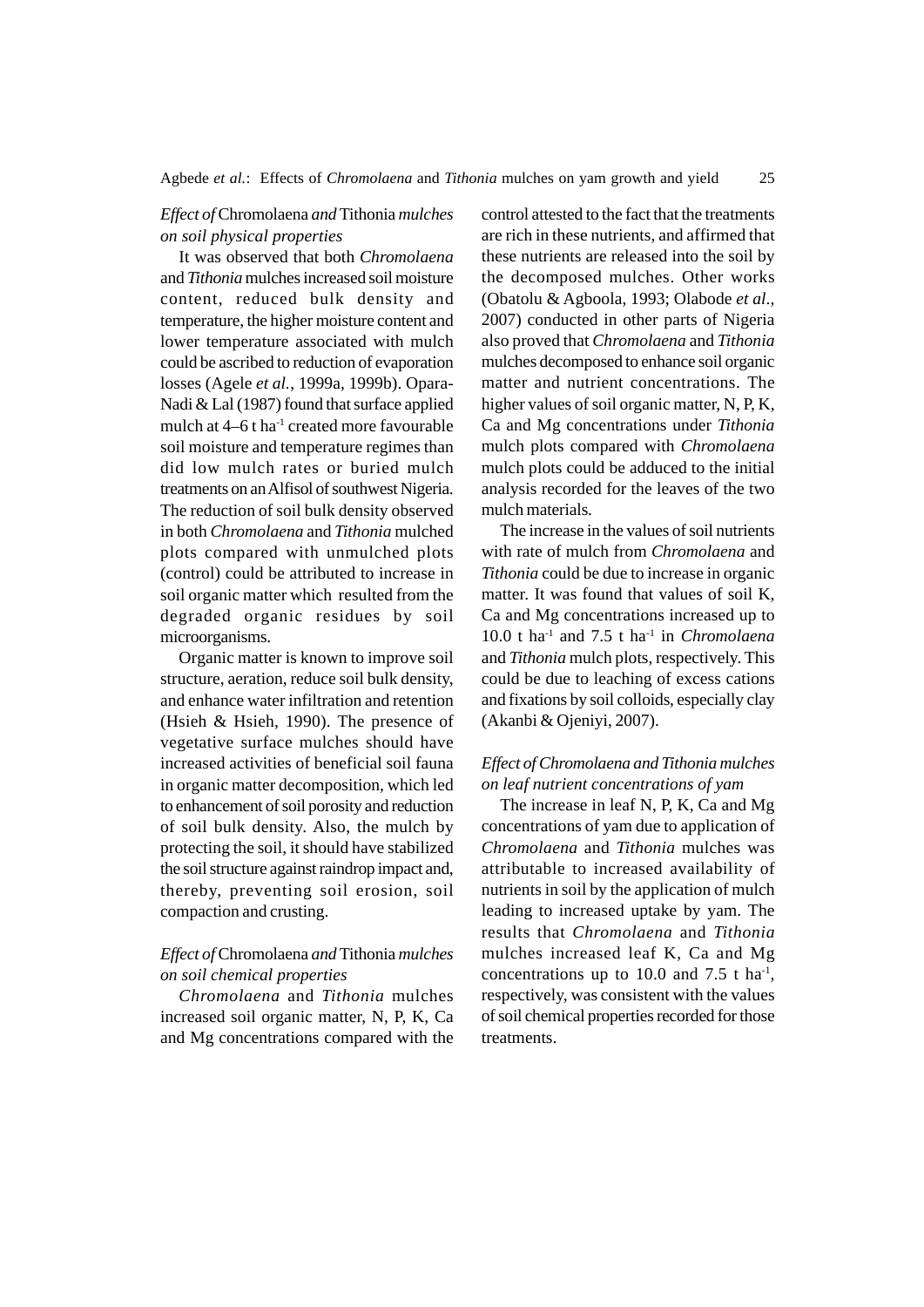# *Response of yam yield to* Chromolaena *and* Tithonia *mulches*

The increase in performance of yam due to mulch application could be due to reduced soil temperature and increased availability of SOM, N, P, K, Ca and Mg concentrations due to the mulches. Variation in soil moisture content between 10–30% and soil temperature between  $25-30$  °C were found suitable for yam growth (Ohiri, 1995). Also Ohiri & Nwokoye (1984) reported that the optimum soil bulk density for yam is 1.10– 1.36 Mg m-3, meaning that the soil temperature and nutrients are limiting factors between mulched and unmulched plots in this study. Similar effects of mulch on soil temperature had been reported for the northern Guinea savanna zone of Nigeria (Adeoye, 1984). He found out that  $5$  t ha<sup>-1</sup> of grass mulch reduced soil temperature by about  $7 \,^{\circ}\text{C}$  at 5 cm depth and 5  $^{\circ}\text{C}$  at 10 cm depth. The increase in growth and yield of yam as a result of increases in rates of *Chromolaena* and *Tithonia* mulches could be due to increased in availability of organic matter, N, P, K, Ca and Mg in the soil.

The results that 10.0 t ha-1 *Chromolaena* mulch and 7.5 t ha-1 *Tithonia* mulch gave the highest values of growth and yield could be due to the maximum presence of K, Ca and Mg in the soil and leaf of yam at that mulch rate. Yam performance is known to be strongly influenced by K (Obigbesan, 1981, 1999). K availability would enhance starch formation. There were no significant differences in tuber yield produced by *Chromolaena* treatments at 10.0 and 12.5 t ha-1 applications and *Tithonia* mulch produced at 7.5, 10.0 and 12.5 t ha<sup>-1</sup> applications. *Chromolaena* mulch applied at  $10.0$  t ha<sup>-1</sup> and *Tithonia* mulch at  $7.5$  t ha<sup>-1</sup>

are adequate for yam production. These rates of mulches are recommended for yam.

The findings that, at the same rate of mulch, *Tithonia* mulch produced significantly higher growth and tuber yield compared with *Chromolaena* mulch could be adduced to the analysis recorded for the two mulch materials. *Tithonia* has higher nutrient status and low C : N ratio compared with *Chromolaena*. The higher nutrient status and low C : N ratio of *Tithonia* in this study should have increased decomposition and nutrient release for yam uptake. This was in agreement with the findings of Nziguheba *et al*. (1998) that *Tithonia* is a high quality organic source in term of nutrient release and supplying capacity.

# *Sustainability of* Chromolanena and Tithonia *mulches as sources of nutrients*

The use of *Chromolanena* and *Tithonia* mulches as sources of nutrients is highly sustainable. This is because *Chromolanena* and *Tithonia* had been observed to be widely spread in Nigeria and other tropical countries, where they are found growing on abandoned waste lands, along major roads and waterways and on cultivated farmlands (Olabode *et al*., 2007; Akanbi & Ojeniyi, 2007). Furthermore, the abundance and adaptability of these weed species to various environments, coupled with its rapid growth rate and very high vegetative matter turnover, makes it candidate species for soil rejuvenation (Obatolu & Agboola, 1993).

# *Social or technical constraints in the use of mulches*

The major constraint to the use of *Chromolaena* and *Tithonia* for mulches is the labour cost required for collection, transportation and application of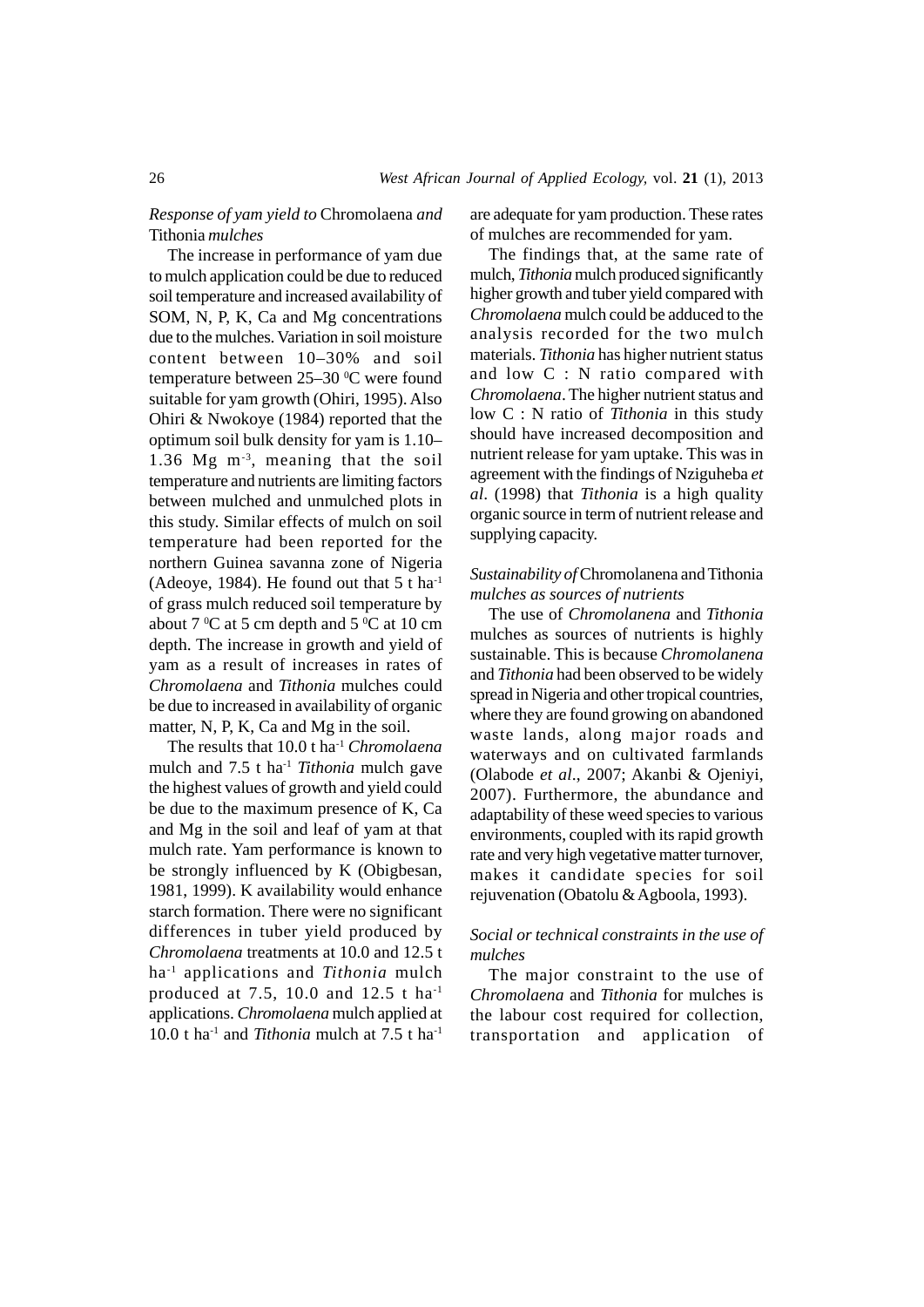*Chromolaena* and *Tithonia* mulches. Despite this cost, the economic returns and net benefits in treatments receiving *Chromolaena* and *Tithonia* were higher than the control (data not shown). The economic returns and net benefits increased with increasing rate of *Chromolaena* and *Tithonia* mulches, the highest being obtained from *Tithonia* mulch applied at  $7.5$  t ha<sup>-1</sup> followed by *Chromolaena* applied at 10.0 t ha<sup>-1</sup>. Other important constraints limiting the use of *mulches* are the large amount required to supply nutrients to soil, leaching of nutrients due to erosion, lack of supportive institutions, harsh climatic conditions and prioritization of use of mulches in local farmland systems other than soil fertility improvement (Meertens, 2003; Chianu & Tsujii, 2005).

#### **Conclusion**

*Chromolaena* and *Tithonia* mulches reduced soil temperature, bulk density and increased moisture content, soil organic matter, N, P, K, Ca and Mg, leaf N, P, K, Ca and Mg concentrations and growth and tuber yield of yam compared with the control. Results revealed that *Tithonia* mulch produced significantly higher yield of yam compared with *Chromolaena* mulch. The higher yield was adduced to higher N, P, K, Ca and low C:N produced by *Tithonia* mulch compared with *Chromolaena* mulch. *Chromolaena* mulch and *Tithonia* mulch applied at 10.0 and  $7.5$  t ha<sup>-1</sup>, respectively, was found to be suitable for yam production in tropical Alfisol.

#### **References**

- **Adekiya A. O., Ojeniyi S.O. and Agbede T. M.** (2012). Soil physical and chemical properties and cocoyam yield under different tillage systems in a tropical Alfisol. *Exp. Agric.* **47:** 477–488.
- **Adeoye K. B.** (1984). Influence of grass mulch on soil temperature, soil moisture and yield of maize

and gero millet on a savanna zone soil. *Samaru J. agric. Res.* **2**: 87–98.

- **Agbede T. M.** (2006). Effect of tillage on soil properties and yam yield on an Alfisol in southwestern Nigeria. *Soil Till. Res.* **86**: 1–8.
- **Agbede T. M.** (2010). Tillage and fertilizer effects on some soil properties, leaf nutrient concentrations, growth and sweet potato yield on an Alfisol in southwestern Nigeria. Soil Till. Res*.* **110**: 25–32.
- **Agele S. O., Iremiren G. O.** and **Ojeniyi S. O.** (1999a). Effects of plant density and mulching on the performance of late season tomato (*Lycopersicon esculentum*) in southern Nigeria. *J. agric. Sci.* Cambridge **133**: 397–402.
- **Agele S. O., Iremiren G. O.** and **Ojeniyi S. O.** (1999b). Effects of tillage and mulching on the growth development and yield of late season tomato (*Lycopersicon esculentum*) in humid south of Nigeria. *J. agric. Sci*. Cambridge **134**: 55–59.
- **Akanbi O. S. and Ojeniyi S. O.** (2007). Effect of siam weed mulch on soil properties and performance of yam in southwest Nigeria. *Nigerian J. Soil Sci*. **17**: 120–125.
- **Akinrinde E. A and Obigbesan G. O.** (2000). Evaluation of the fertility status of selected soils for crop production in five ecological zones of Nigeria. *Proceedings of the 26th Annual Conference of Soil Science Society of Nigeria, Ibadan, Nigeria.* pp. 279–288.
- **AOAC** (1997). *Official Methods of Analysis of the Association of Official Analytical Chemists International*, 16th edn., vol. 972. AOAC International, Arlington, VA. p. 43.
- **Awodun M. A.** and **Ojeniyi S.O.** (1999). Use of weed mulches for improving soil fertility and maize performance. Appl. Trop. Agric. **2**: 26–30.
- **Brady N. C.** and **Weil R. R.** (1999). The nature and properties of soils, 12th edn. Prentice-Hall, New Jersey, USA.
- **Bremner J. M.** (1996). Nitrogen-total. In: *Methods of Soil Analysis. Part 3. Chemical Methods*, 2nd edn. Sparks D. L. (ed.) SSSA Book Series No. 5, ASA and SSSA, Madison, WI, USA, pp. 1085–1121.
- **Carter M. R.** (1993). Soil Sampling and Methods of Analysis. Canadian Society of Soil Science, Lewis Publishers, London. 823 pp.
- **Chianu J. N.** and **Tsujii H.** (2005). Integrated nutrient management in the farming systems of the savannas of northern Nigeria: What future? *Outlook Agric.* **34**(3): 197–202.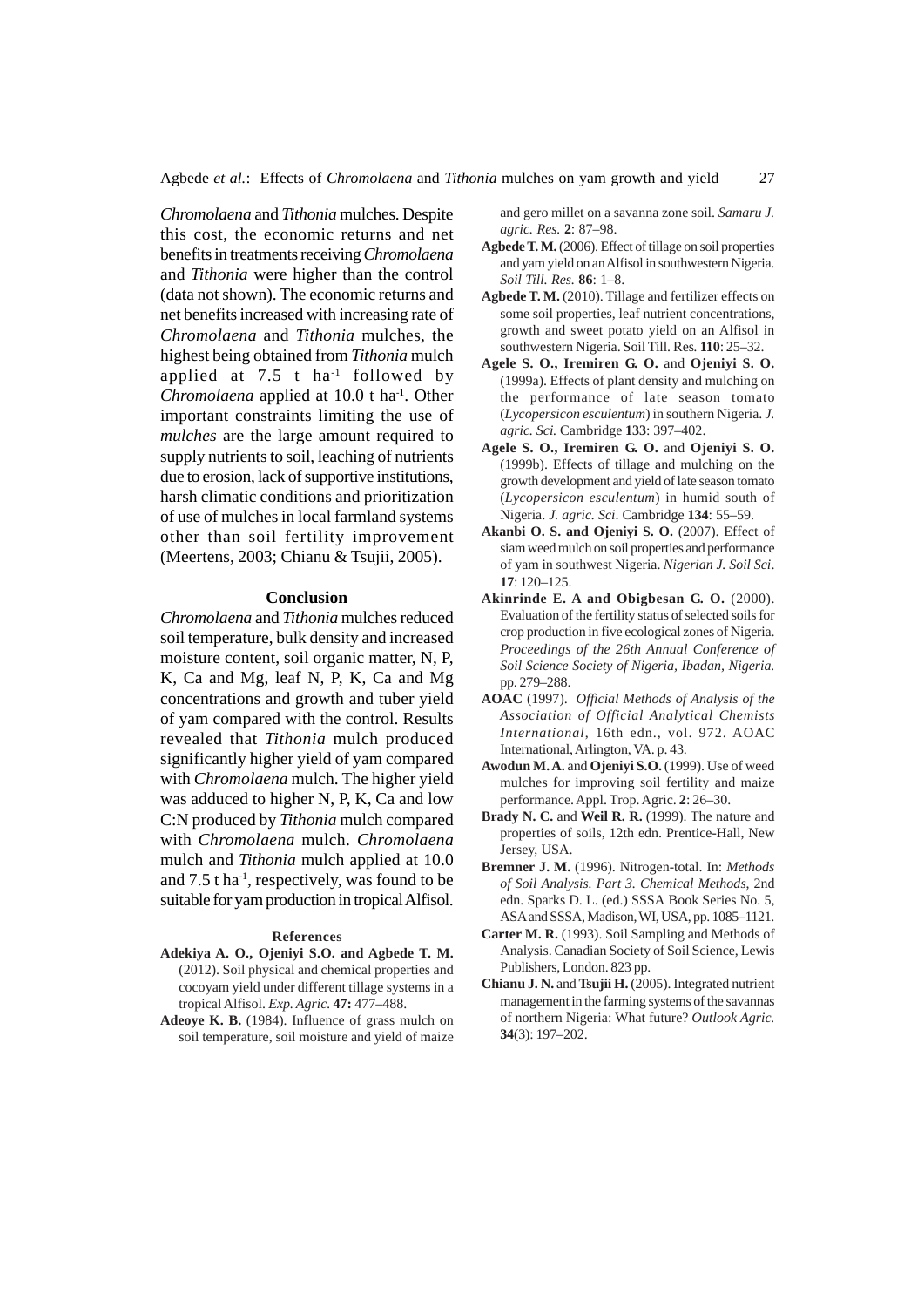- **Drechsel P** and **Reck B.** (1998). Composted shrubprunings and other organic manure for smallholder farming systems in southern Rwanda. *Agrofor. Syst.* **39**: 1–12.
- **FAO**. (1998). World references for soil resources. *Wld Soil Resour. Rep*. **84**. Food and Agriculture Organisation of the United Nations, Rome, 88 pp.
- **Frank K., Beegle D.** and **Denning J.** (1998). Phosphorus. In *Recommended chemical soil test procedures for the North Central Region.* (J. R. Brown, ed.), pp. 21–26. North Central Regional Research Publication No. 221 (revised), Missouri Agric. Exp. Stn., Columbia, MO.
- **Ganunga R. P., Yerokun O. A.** and **Kumwenda J. D. T.** (1998). *Tithonia diversifolia*: An organic source of nitrogen and phosphorus for maize in Malawi. In *Soil fertility research for maize-based farming systems in Malawi and Zimbabwe.* (S. R. Waddington, H. K. Murwira, J. D. T. Kumwenda, D. Hikwa and F. Tagwira, eds) Proc. Soil Fertility Network Results Planning Workshop. Mutare (Zimbabwe), 7–11 July 1997. Soil Fert*.* Net/ CIMMYT-Zimbabwe, pp. 191–194.
- **Gbadebor P. U.** (2006) The Climate, the Soils and the West African traditional farmers. *Agroecosyst. Bull.* **4**: 12–17.
- **GENSTAT.** (1993). *Genstat 5 release 3.2 reference manual*. Oxford University Press, Oxford, UK.
- **Hendershot W. H. and Lalande H.** (1993). Ion exchange and exchangeable cations. In*: Soil Sampling and Methods of Analysis*. (M. R. Carter, ed.), pp. 167–176. Canadian Society of Soil Science, vol. 19, Lewis publishers, London.
- Hsieh S. C. and Hsieh C. F. (1990). The use of organic matter in crop production. *Extension Bulletin No. 315*. ASPAC Food and Fertilizer Technology Center, Taipei City, China.
- **Ibitoye A. A.** (2006). *Laboratory manual on basic soil analysis*, 2nd edn. Foladaye Publishing Company, Akure, Ondo State, Nigeria. 82 pp.
- **Inyang E. U.** (2005). An evaluation of tillage and storage systems applied by traditional root crop farmers in Cameroon. *Agric. Envir. J.* **7**(2): 15–22.
- **Jama B. A., Buresh R. J. Niang A., Gachengo C. N., Nziguheba G. and Amadalo B.** (2000). Tithonia diversifolia as green manure for soil fertility improvement in western Kenya. A Review. *Agrofor. Syst*. 49: 201–221.
- **Jiri O. and Waddington S. R. (1998).** Leaf prunings from two species of Tithonia raise maize grain yield

in Zimbabwe, but take a lot of labour! Newsl Soil Fert. Net, Harare, Zimbabwe. *Target* **16**: 4–5.

- **Maduakor H. O., Lal R.** and **Opara-Nadi O. A.** (1984). Effects of methods of seedbed preparation and mulch on the growth and yield of white yam (*Dioscorea rotundata*) on an Ultisol in southeast Nigeria. *Field Crops Res.* **9**: 119–130.
- **Meertens H. C. C.** (2003). The prospects for integrated nutrient management for sustainable rainfed lowland rice production in Sukumaland, Tanzania. *Nutr. Cycl. Agroecosyst.* **65**: 163–171.
- **Nelson D. W.** and **Sommers L. E.** (1996). *Total carbon, organic carbon and organic matter. In Methods of Soil Analysis, Part 3*, 2nd edn. (D. L. Sparks, ed.), pp. 961–1010.SSSA Book Series No. 5, ASA and SSSA, Madison, WI, USA.
- **Nziguheba G., Palm C. A., Buresh R. J.** and **Smithson P. C.** (1998). Soil phosphorus fractions and absorption as affected by organic and inorganic sources. *Plant Soil* **198**: 159–168.
- **Obatolu C. R.** and **Agboola A. A.** (1993). The potential of siam weed (*Chromolaena odorata*) as a source of organic matter for soils in the humid tropics. In *Soil organic matter dynamics and sustainability of tropical Agriculture*. (K. Mulongoy, R. Merckx, eds), pp. 89–99. Proceedings of an International Symposium Leuven Belgium, 4–6 November, 1993, John Wiley and Sons Ltd. Chichester, England.
- **Obigbesan G. O.** (1981). Nutrient requirement of yams. *Agric. Res. Bull*., University of Ibadan **12**(1): 20.
- **Obigbesan G. O.** (1999). Fertilizers: Nigerian farmers' dilemma. *Inaugural Lecture, University of Ibadan.* 37 pp.
- **Ohiri A. C.** and **Nwokoye J. U.** (1984). Soil physical and chemical properties suitable for yam (*Dioscorea rotundata*) production in southeastern Nigeria. In Proceedings of the 6th Symp. Int. Soc. Trop. Root Crops, 21–26 Feb. 1983, Lima, Peru. 618 pp.
- **Ohiri A. C.** (1995). Soil physical and chemical conditions favourable for yam (*Dioscorea rotundata*) growth and tuber development in Nigeria. *Afr. Soils* **28**: 21–22.
- **Okoh C. A.** (2004). The effect of mulching on soil physico-chemical properties and the yield of white yam. *Trop. J. Root Tuber Crops* **4**(2): 24–31.
- **Ojeniyi S. O.** and **Adetoro A. O.** (1993). Use of *Chromolaena* mulch to improve yield of late season tomato. *Nigerian J. Technic. Educ.* **10**: 144–149.